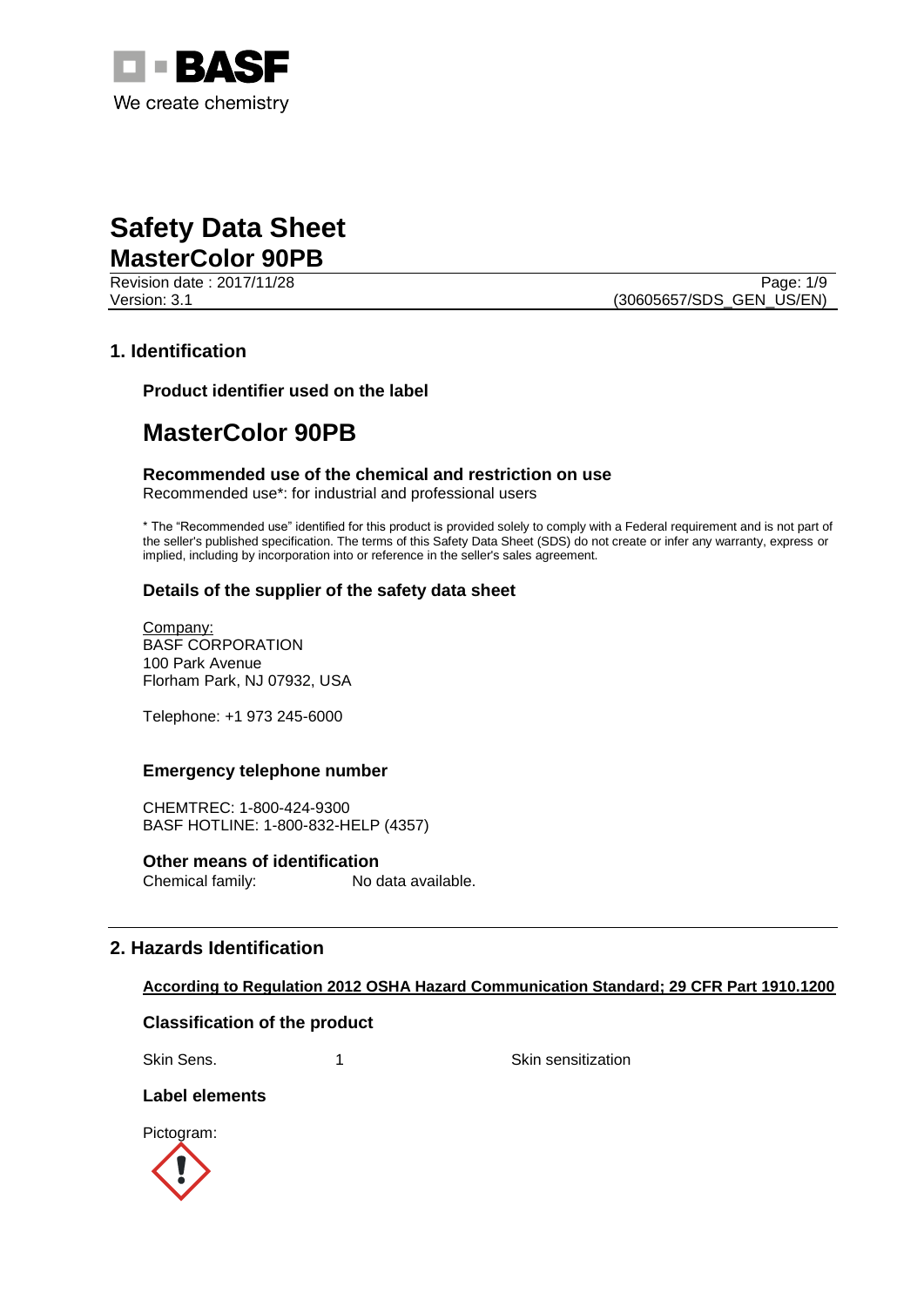| Signal Word:<br>Warning                |                                                                                  |  |  |  |
|----------------------------------------|----------------------------------------------------------------------------------|--|--|--|
| <b>Hazard Statement:</b><br>H317       | May cause an allergic skin reaction.                                             |  |  |  |
| Precautionary Statements (Prevention): |                                                                                  |  |  |  |
| P <sub>280</sub>                       | Wear protective gloves.                                                          |  |  |  |
| P <sub>261</sub>                       | Avoid breathing dust/fume/gas/mist/vapours/spray.                                |  |  |  |
| P <sub>272</sub>                       | Contaminated work clothing should not be allowed out of the workplace.           |  |  |  |
| Precautionary Statements (Response):   |                                                                                  |  |  |  |
| $P333 + P311$                          | If skin irritation or rash occurs: Call a POISON CENTER or<br>doctor/physician.  |  |  |  |
| P303 + P352                            | IF ON SKIN (or hair): Wash with plenty of soap and water.                        |  |  |  |
| $P362 + P364$                          | Take off contaminated clothing and wash it before reuse.                         |  |  |  |
| Precautionary Statements (Disposal):   |                                                                                  |  |  |  |
| P <sub>501</sub>                       | Dispose of contents/container to hazardous or special waste collection<br>point. |  |  |  |

## **Hazards not otherwise classified**

If applicable information is provided in this section on other hazards which do not result in classification but which may contribute to the overall hazards of the substance or mixture.

## **3. Composition / Information on Ingredients**

## **According to Regulation 2012 OSHA Hazard Communication Standard; 29 CFR Part 1910.1200**

| <b>CAS Number</b> | Weight %         | <b>Chemical name</b>                                     |
|-------------------|------------------|----------------------------------------------------------|
| 4719-04-4         | $>= 0.2 - 0.3\%$ | 2,2',2"-(hexahydro-1,3,5-triazine-1,3,5-triyl)triethanol |

## **4. First-Aid Measures**

## **Description of first aid measures**

## **General advice:**

First aid personnel should pay attention to their own safety. Immediately remove contaminated clothing.

## **If inhaled:**

If difficulties occur after vapour/aerosol has been inhaled, remove to fresh air and seek medical attention.

## **If on skin:**

After contact with skin, wash immediately with plenty of water and soap. Under no circumstances should organic solvent be used. If irritation develops, seek medical attention.

## **If in eyes:**

Wash affected eyes for at least 15 minutes under running water with eyelids held open, consult an eye specialist.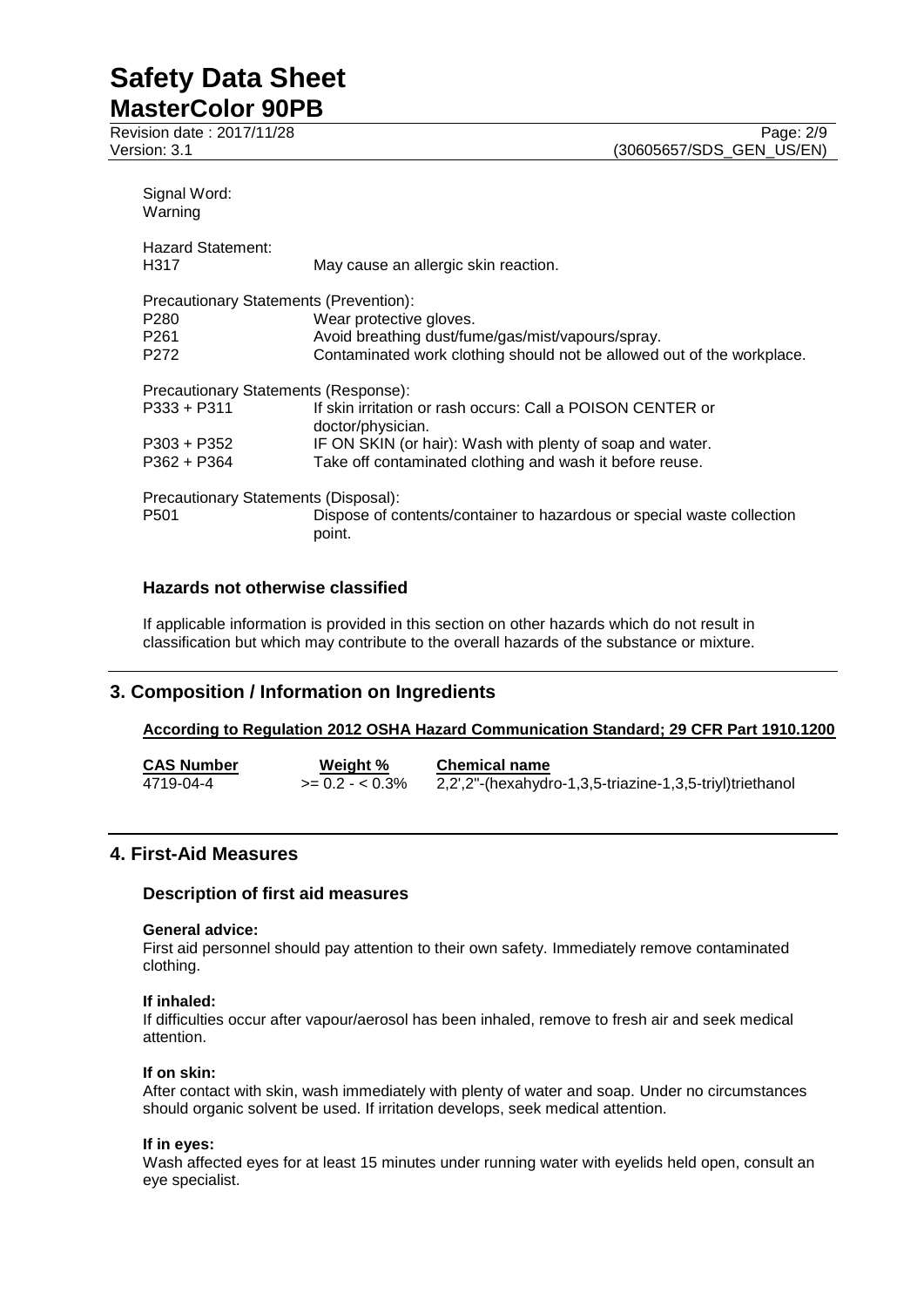Revision date : 2017/11/28 Page: 3/9

Version: 3.1 (30605657/SDS\_GEN\_US/EN)

## **If swallowed:**

Rinse mouth immediately and then drink plenty of water, seek medical attention. Do not induce vomiting.

## **Most important symptoms and effects, both acute and delayed**

Symptoms: The most important known symptoms and effects are described in the labelling (see section 2) and/or in section 11. Hazards: No applicable information available.

**Indication of any immediate medical attention and special treatment needed**

Note to physician

Treatment: Treat according to symptoms (decontamination, vital functions), no known specific antidote.

## **5. Fire-Fighting Measures**

## **Extinguishing media**

Suitable extinguishing media: foam, water spray, dry powder, carbon dioxide

Unsuitable extinguishing media for safety reasons: water jet

## **Special hazards arising from the substance or mixture**

Hazards during fire-fighting: carbon dioxide, carbon monoxide, harmful vapours, nitrogen oxides, fumes/smoke, carbon black

## **Advice for fire-fighters**

Protective equipment for fire-fighting: Wear a self-contained breathing apparatus.

## **Further information:**

The degree of risk is governed by the burning substance and the fire conditions. If exposed to fire, keep containers cool by spraying with water. Collect contaminated extinguishing water separately, do not allow to reach sewage or effluent systems. Contaminated extinguishing water must be disposed of in accordance with official regulations.

## **6. Accidental release measures**

## **Personal precautions, protective equipment and emergency procedures**

Do not breathe vapour/aerosol/spray mists. Wear eye/face protection. If exposed to high vapour concentration, leave area immediately. Use personal protective clothing. Handle in accordance with good building materials hygiene and safety practice.

## **Environmental precautions**

Contain contaminated water/firefighting water. Do not discharge into drains/surface waters/groundwater.

## **Methods and material for containment and cleaning up**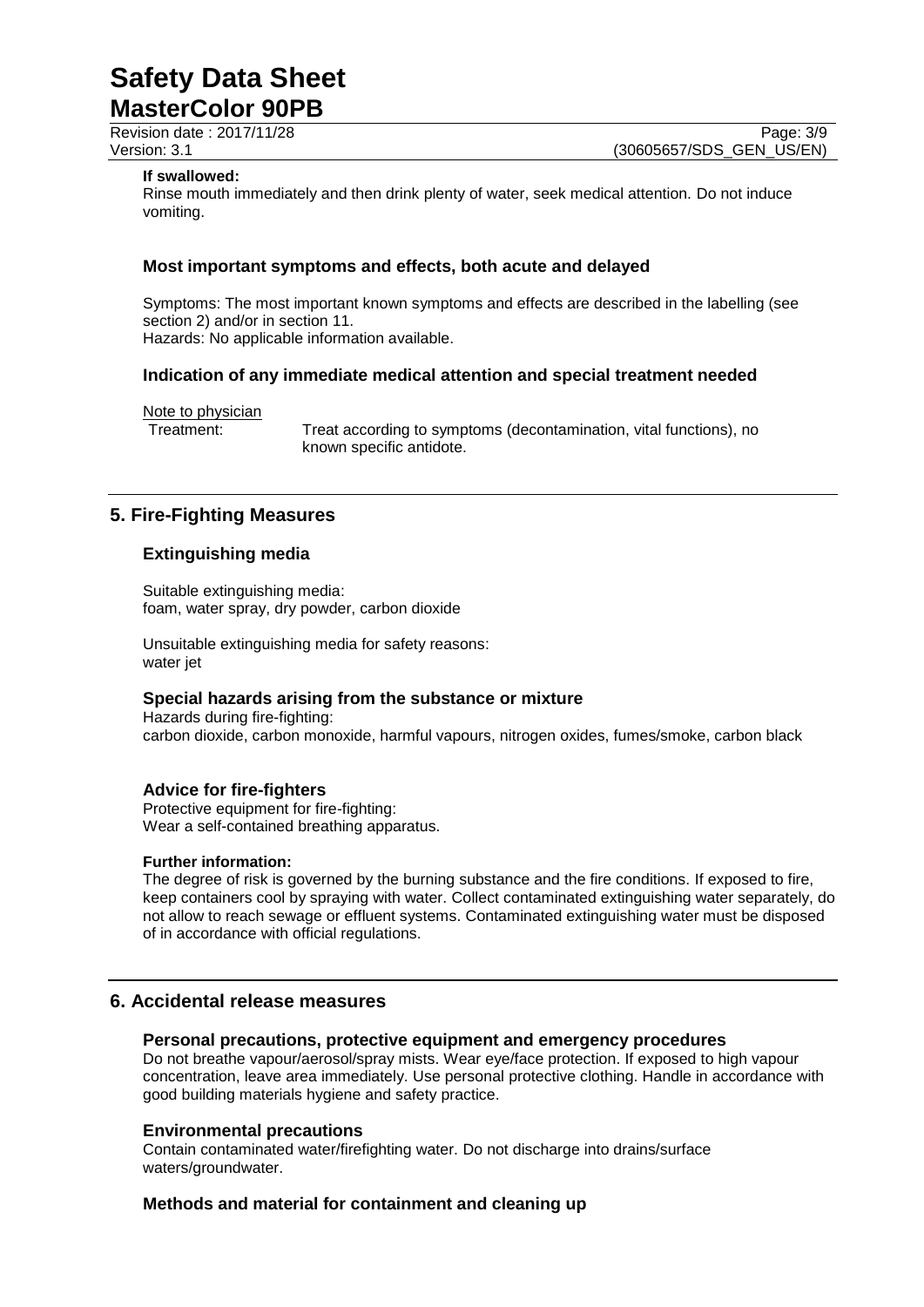Revision date : 2017/11/28 Page: 4/9

Version: 3.1 (30605657/SDS\_GEN\_US/EN)

For small amounts: Pick up with inert absorbent material (e.g. sand, earth etc.). Dispose of contaminated material as prescribed. For large amounts: Pump off product.

## **7. Handling and Storage**

## **Precautions for safe handling**

Avoid aerosol formation. Avoid inhalation of mists/vapours. Avoid skin contact. No special measures necessary provided product is used correctly.

## **Conditions for safe storage, including any incompatibilities**

No applicable information available.

Suitable materials for containers: tinned carbon steel (Tinplate)

Further information on storage conditions: Keep only in the original container in a cool, dry, wellventilated place away from ignition sources, heat or flame. Protect from direct sunlight. Protect from temperatures below: 7 °C

The packed product must be protected from temperatures below the indicated one. Protect from temperatures below: 45 °F

The packed product must be protected from temperatures below the indicated one.

## **8. Exposure Controls/Personal Protection**

No occupational exposure limits known.

## **Advice on system design:**

No applicable information available.

## **Personal protective equipment**

## **Respiratory protection:**

When workers are facing concentrations above the occupational exposure limits they must use appropriate certified respirators.

## **Hand protection:**

Wear chemical resistant protective gloves., Manufacturer's directions for use should be observed because of great diversity of types.

## **Eye protection:**

Safety glasses with side-shields.

## **Body protection:**

Body protection must be chosen based on level of activity and exposure.

## **General safety and hygiene measures:**

Do not inhale gases/vapours/aerosols. Avoid contact with the skin, eyes and clothing. Avoid exposure - obtain special instructions before use. Handle in accordance with good building materials hygiene and safety practice. Wearing of closed work clothing is recommended. When using, do not eat, drink or smoke. Hands and/or face should be washed before breaks and at the end of the shift. At the end of the shift the skin should be cleaned and skin-care agents applied. Gloves must be inspected regularly and prior to each use. Replace if necessary (e.g. pinhole leaks).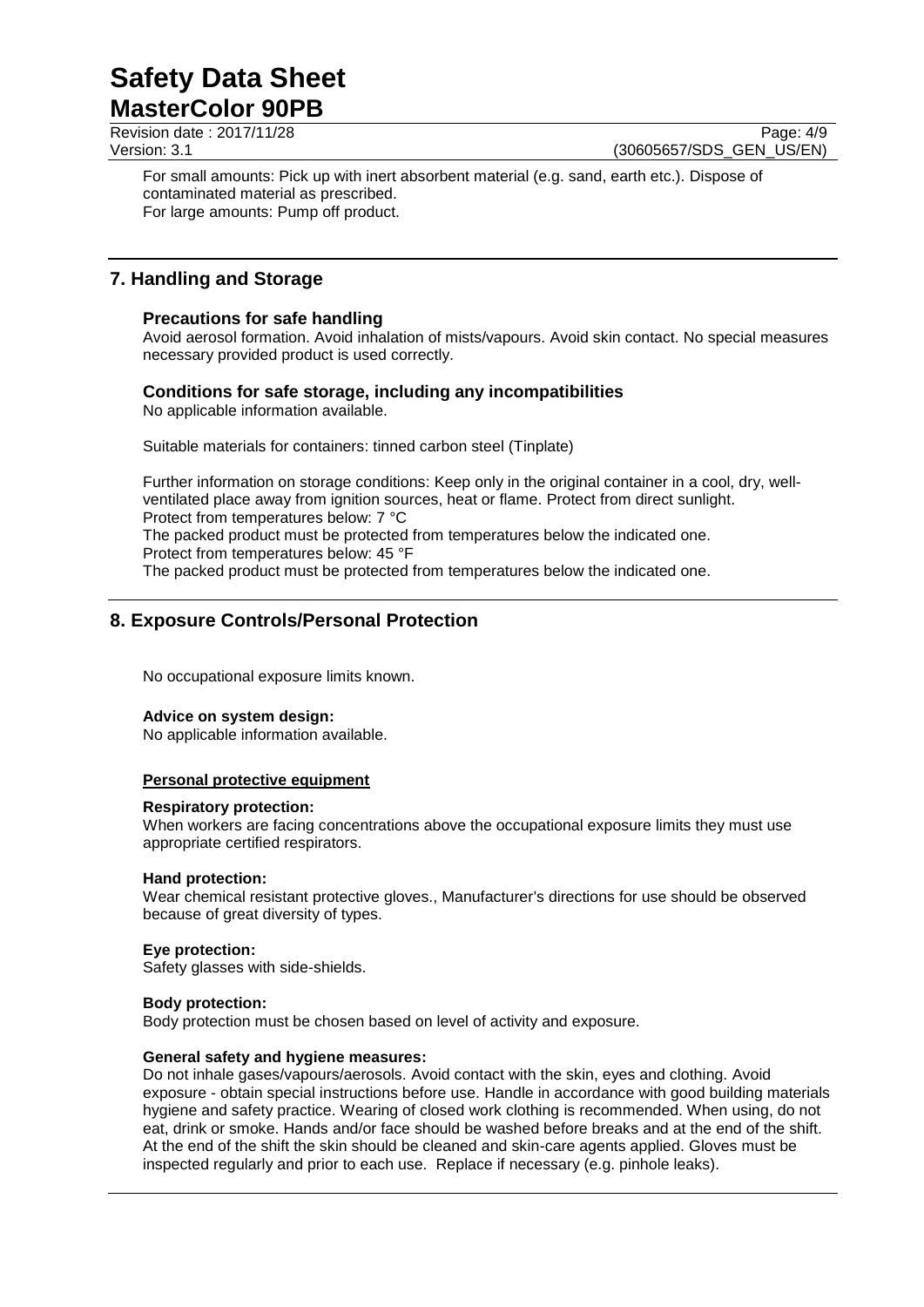# **Safety Data Sheet**

**MasterColor 90PB** Revision date : 2017/11/28 Page: 5/9

## **9. Physical and Chemical Properties**

| Form:<br>Odour:<br>Odour threshold:<br>Colour:<br>pH value:<br>Melting point:<br>Boiling point:                    | liquid<br>mild<br>No applicable information available.<br>black<br>$8.5 - 9.5$<br>No applicable information available.<br>>100 °C<br>contains water                                                                          |
|--------------------------------------------------------------------------------------------------------------------|------------------------------------------------------------------------------------------------------------------------------------------------------------------------------------------------------------------------------|
| Sublimation point:<br>Flash point:                                                                                 | No applicable information available.<br>A flash point determination is<br>unnecessary due to the high water<br>content.                                                                                                      |
| Flammability:<br>Lower explosion limit:<br>Upper explosion limit:<br>Autoignition:<br>Vapour pressure:<br>Density: | not determined<br>not applicable<br>No applicable information available.<br>Study does not need to be conducted.<br>The product has not been tested.<br>1.75 - 2.0 g/cm3<br>(20 °C)                                          |
| Relative density:<br>Vapour density:<br>Partitioning coefficient n-<br>octanol/water (log Pow):                    | No applicable information available.<br>No data available.<br>No data available.                                                                                                                                             |
| Thermal decomposition:<br>Viscosity, dynamic:                                                                      | No decomposition if stored and handled as<br>prescribed/indicated.<br>1,000 - 4,000 cps                                                                                                                                      |
| Viscosity, kinematic:<br>Solubility in water:                                                                      | (25 °C)<br>No applicable information available.<br>soluble<br>No applicable information available.                                                                                                                           |
| Solubility (quantitative):<br>Solubility (qualitative):<br>Evaporation rate:<br>Other Information:                 | No applicable information available.<br>No applicable information available.<br>No applicable information available.<br>If necessary, information on other physical and chemical<br>parameters is indicated in this section. |

## **10. Stability and Reactivity**

## **Reactivity**

No hazardous reactions if stored and handled as prescribed/indicated.

## Oxidizing properties:

Based on its structural properties the product is not classified as oxidizing.

## **Chemical stability**

The product is stable if stored and handled as prescribed/indicated.

## **Possibility of hazardous reactions**

The product is stable if stored and handled as prescribed/indicated.

## **Conditions to avoid**

See MSDS section 7 - Handling and storage.

## **Incompatible materials**

strong acids, oxidizing agents, reducing agents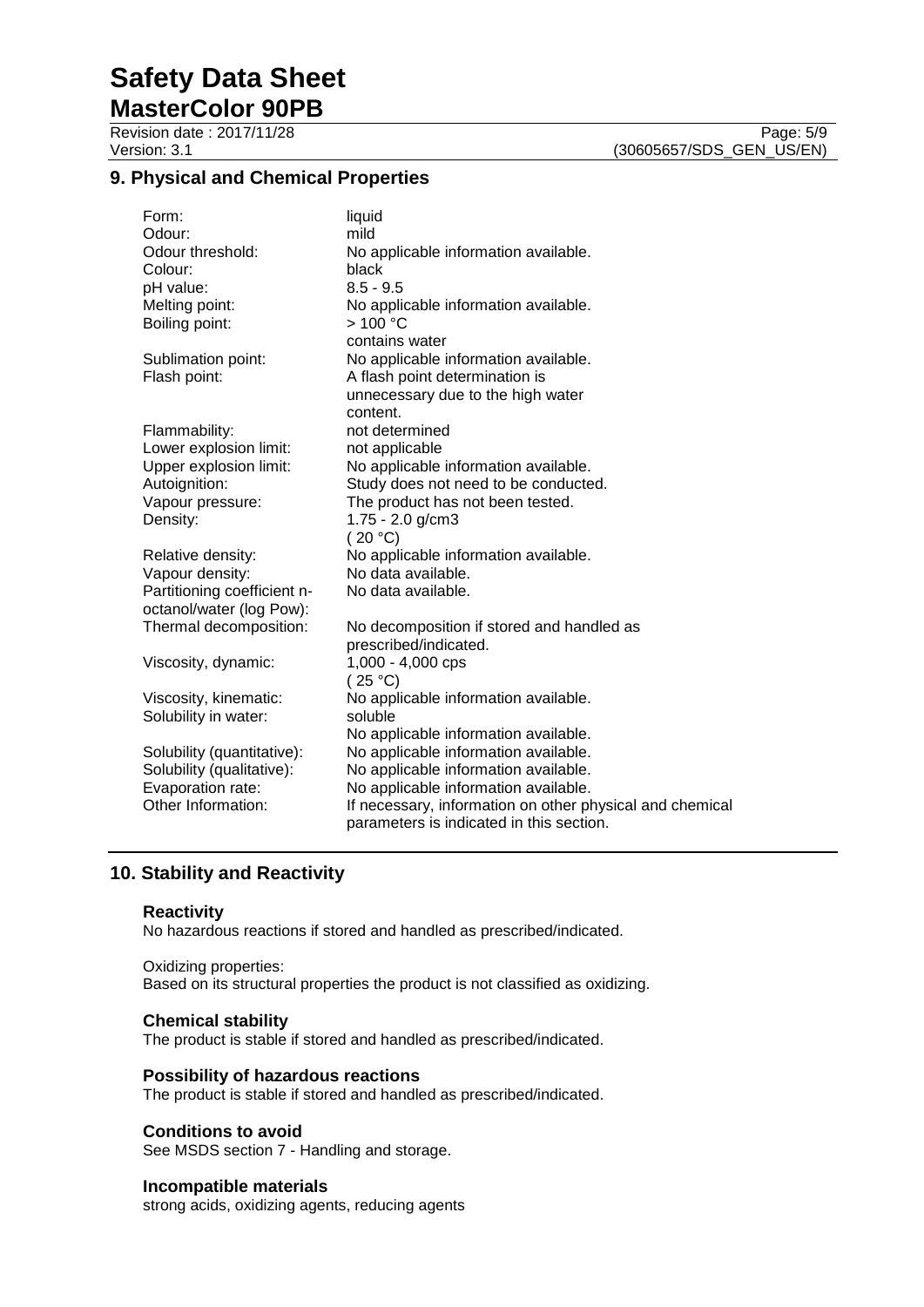Revision date : 2017/11/28 Page: 6/9

## **Hazardous decomposition products**

Decomposition products: No hazardous decomposition products if stored and handled as prescribed/indicated.

Thermal decomposition: No decomposition if stored and handled as prescribed/indicated.

## **11. Toxicological information**

## **Primary routes of exposure**

Routes of entry for solids and liquids are ingestion and inhalation, but may include eye or skin contact. Routes of entry for gases include inhalation and eye contact. Skin contact may be a route of entry for liquefied gases.

## **Acute Toxicity/Effects**

#### Acute toxicity

Assessment of acute toxicity: Virtually nontoxic after a single ingestion. Based on available Data, the classification criteria are not met.

#### Oral

No applicable information available.

Inhalation No applicable information available.

Dermal No applicable information available.

Assessment other acute effects No applicable information available.

#### Irritation / corrosion

Assessment of irritating effects: No irritation is expected under intended use and appropriate handling. Based on available Data, the classification criteria are not met.

**Sensitization** Assessment of sensitization: May cause allergic skin reaction.

Aspiration Hazard No aspiration hazard expected.

## **Chronic Toxicity/Effects**

#### Repeated dose toxicity

Assessment of repeated dose toxicity: No reliable data was available concerning repeated dose toxicity. Based on available Data, the classification criteria are not met.

#### **Genetic toxicity**

Assessment of mutagenicity: The chemical structure does not suggest a specific alert for such an effect. Based on available Data, the classification criteria are not met.

## **Carcinogenicity**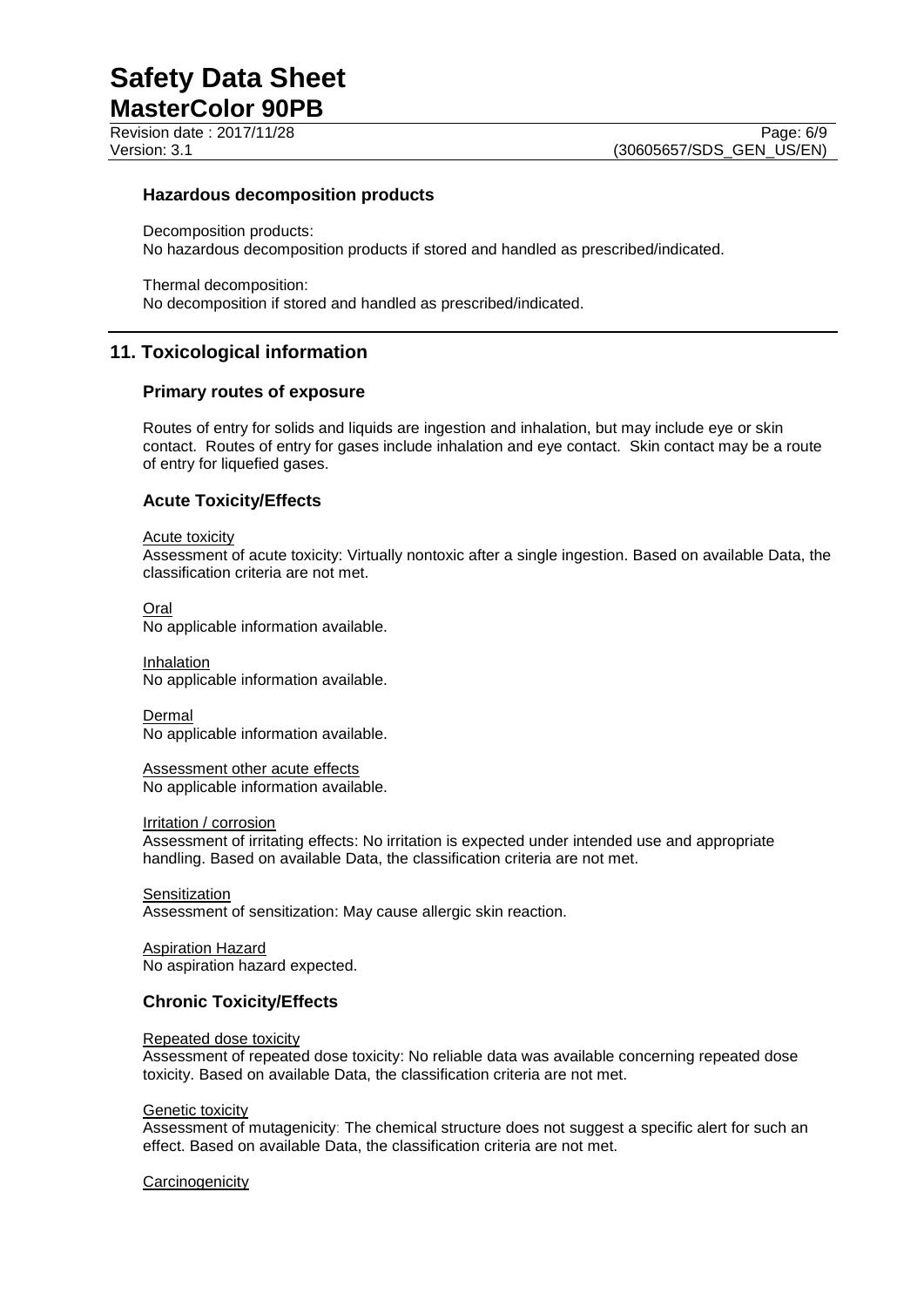Revision date : 2017/11/28 Page: 7/9

Version: 3.1 (30605657/SDS\_GEN\_US/EN)

Assessment of carcinogenicity: The chemical structure does not suggest a specific alert for such an effect. Based on available Data, the classification criteria are not met.

#### Reproductive toxicity

Assessment of reproduction toxicity: The chemical structure does not suggest a specific alert for such an effect. Based on available Data, the classification criteria are not met.

#### **Teratogenicity**

Assessment of teratogenicity: The chemical structure does not suggest a specific alert for such an effect. Based on available Data, the classification criteria are not met.

#### Other Information

Based on our experience and the information available, no adverse health effects are expected if handled as recommended with suitable precautions for designated uses. The product has not been tested. The statements on toxicology have been derived from the properties of the individual components.

## **Symptoms of Exposure**

The most important known symptoms and effects are described in the labelling (see section 2) and/or in section 11.

## **12. Ecological Information**

## **Toxicity**

Aquatic toxicity Assessment of aquatic toxicity: Based on available Data, the classification criteria are not met. There is a high probability that the product is not acutely harmful to aquatic organisms.

## **Persistence and degradability**

Assessment biodegradation and elimination (H2O) Inherently biodegradable. The insoluble fraction can be removed by mechanical means in suitable waste water treatment plants. The polymer component of the product is poorly biodegradable.

## **Bioaccumulative potential**

Assessment bioaccumulation potential Discharge into the environment must be avoided.

## **Mobility in soil**

Assessment transport between environmental compartments No data available.

## **Additional information**

Other ecotoxicological advice:

Do not discharge product into the environment without control. The product has not been tested. The statements on ecotoxicology have been derived from the properties of the individual components.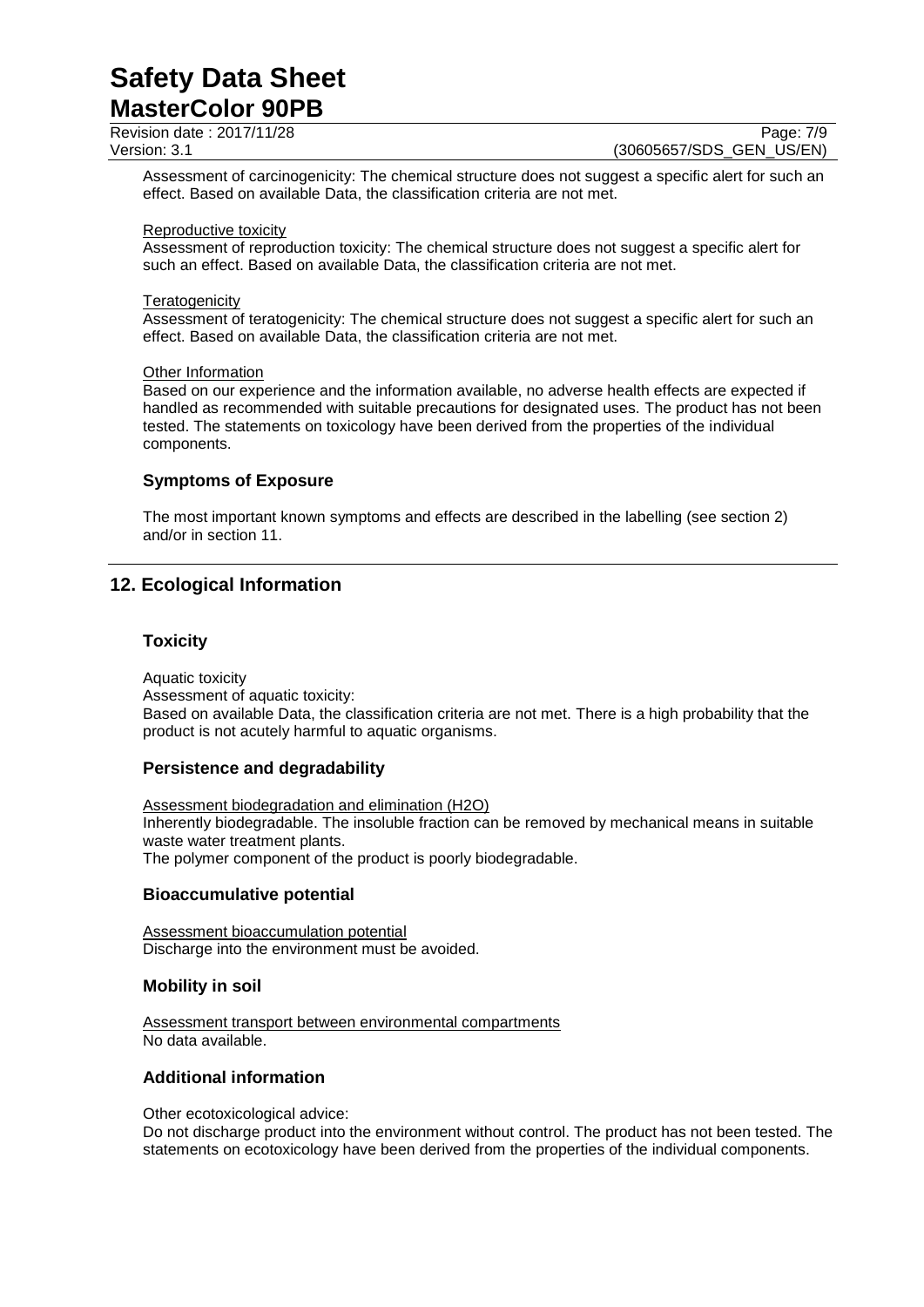# **Safety Data Sheet**

**MasterColor 90PB** Revision date : 2017/11/28 Page: 8/9

## **13. Disposal considerations**

## **Waste disposal of substance:**

Dispose of in accordance with national, state and local regulations. Residues should be disposed of in the same manner as the substance/product. Do not discharge into drains/surface waters/groundwater.

## **Container disposal:**

Contaminated packaging should be emptied as far as possible; then it can be passed on for recycling after being thoroughly cleaned.

## **14. Transport Information**

**Land transport** USDOT

Not classified as a dangerous good under transport regulations

**Sea transport** IMDG

Not classified as a dangerous good under transport regulations

**Air transport** IATA/ICAO

Not classified as a dangerous good under transport regulations

## **15. Regulatory Information**

## **Federal Regulations**

## **Registration status:**

Chemical TSCA, US released; restriction on use / listed TSCA § 5 commenced PMN

third party PMN TSCA § 5(a) final Significant New Use Restriction (SNUR) 40 CFR 721.2076

**EPCRA 311/312 (Hazard categories):** Refer to SDS section 2 for GHS hazard classes applicable for this product.

| <b>CERCLA RQ</b> | <b>CAS Number</b> | <b>Chemical name</b> |
|------------------|-------------------|----------------------|
| 1000 LBS         | 1310-73-2         | Sodium Hydroxide     |

**NFPA Hazard codes:**

Health: 1 Fire: 0 Reactivity: 0 Special: